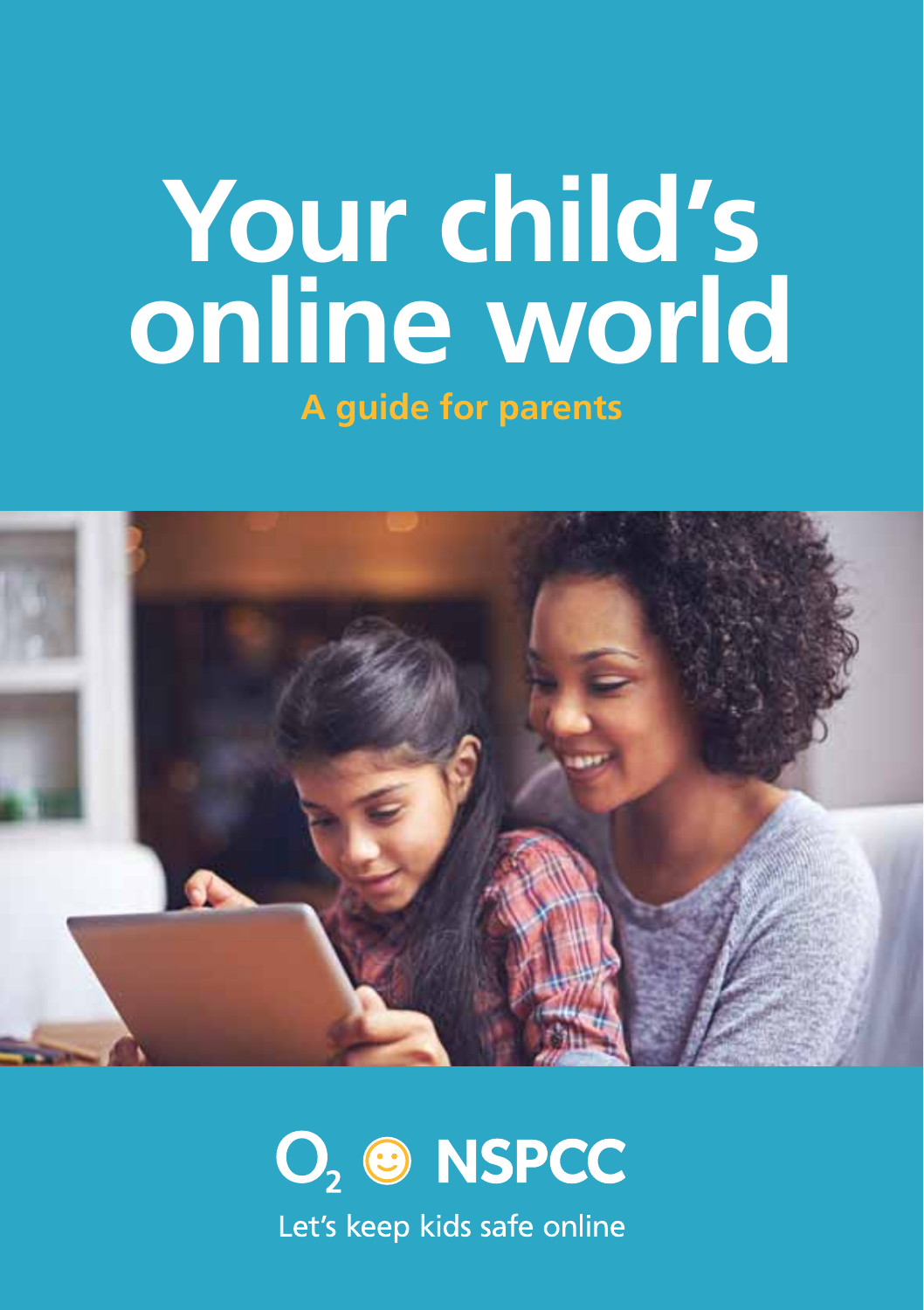This booklet offers some simple guidance about the risks your child might face online, some advice about what you can do to keep them safe, and where you can go for more help and support.

# **What's inside**

| Keep your children safe online          | 03 |
|-----------------------------------------|----|
| <b>Staying safe together</b>            | 04 |
| - Talk to them                          | 04 |
| - Work together                         | 05 |
| <b>Understanding their world online</b> |    |
| - What children see                     | 06 |
| - Who they meet and interact with       | 08 |
| - Why they could be at risk             | 12 |
| - How we can help                       | 14 |
| If your child is worried                | 15 |

# **Keep your children safe online**

To children, online friends are real friends. Online life is real life. There's no distinction.

Children are going online earlier, sometimes at a very young age. They love using new technology and see the online world as creative, fun and exciting.

Keeping up to date with changing technology can be a challenge and helping your children stay safe online can sometimes seem even harder. But it's important to take on this challenge and treat it like any other parenting task. It's OK to be worried about your child's online safety – help is at hand.

You don't need to be an expert on the internet. Talking to your child regularly, and being a part of their online world, will help you set and develop boundaries from an early age, meaning you can identify risks before they become issues.

It's our goal to get every family in the UK to chat about, and understand, their kids' online world, just as they would about their day at school.

**O2 and NSPCC. Working together with families to help keep kids safe online.**

### **Children's online world – in numbers\***

- 90% of children aged 5-15 are online
- 40% of 5-15 year olds have their own tablet  $(15\% 3 - 4$  year olds)
- $\bullet$  76% 12-15 year olds have a social networking profile ( 23% of 8-11 year olds).

\*Ofcom (2015), Children and Parents: Media Use and Attitudes

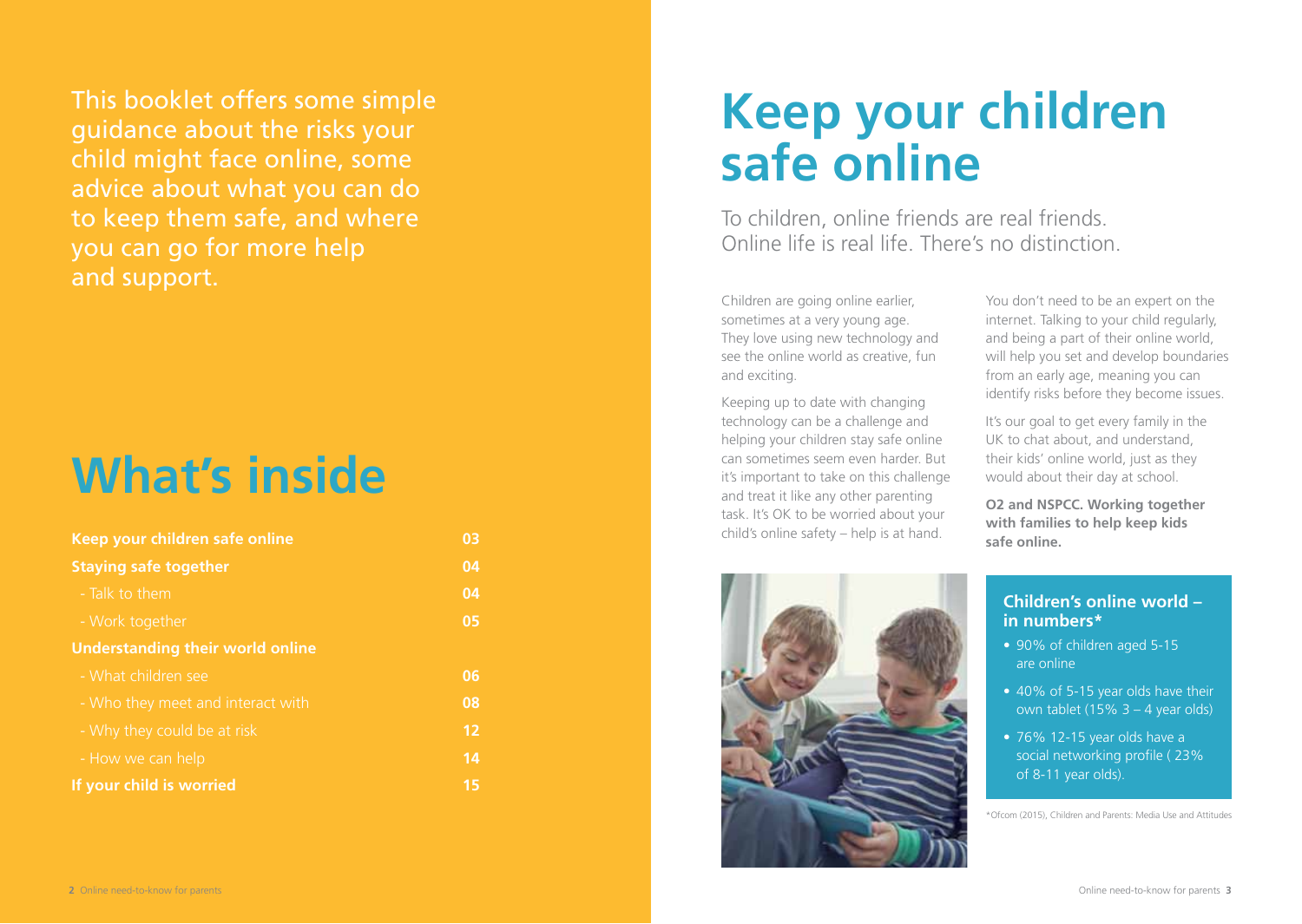# **Staying safe together**

Children and young people go online to connect with friends, and make new ones; to browse the internet for information, especially if they need help with homework; to chat with others and play games. It's also a great way to express themselves creatively, by sharing images or videos. However, as well as these positive online experiences, there can also be risks. **What you can do** 

If you want to know what your child is doing online, the best thing you can do is talk to them about it. Ask your child to show you their favourite things to do online, and take an interest in what they do – just like you would offline. This will give you a way to support and encourage them while learning what they know, and exploring the online world together.

Remember that children develop at different rates, and what they get up to online will vary with age and maturity. So the risks they face are constantly changing – keep talking to them so that you can keep up to date with:

- what they see
- who they meet and interact with
- the things they do.

#### **Insider info**

To find out more about the sites and apps children are O2 and NSPCC's no-nonsense over 50 of the apps and sites apps and sites, block people and report abuse.

Visit **net-aware.org.uk**

## **Talk to them Work together**

If you want your family to stay safe online then you have to work together. There are things that you can do as a parent, but your children can also take responsibility for their own safety, and together you should use the technological tools that are available to help.

- Explore the online world with your children.
- $\bullet$  Talk about what they do online early and often.
- Set and agree boundaries.

#### **Do your children ...**

- Understand what they are doing online and the risks there might be?
- Know how to stay safe and where to go if they're worried?
- Know how to use privacy settings and reporting tools?

#### **Making use of technology**

• Parental controls on the home Wi-Fi, devices and search engines can filter and block content.

- Privacy settings on websites and apps restrict information that can be shared.
- Time settings control how long and when children are online.

#### **Don't forget**

There are also other adults like grandparents, uncles, and conversations about staying safe online. Sometimes children prefer to talk to a trusted adult knowledge and approach, and understand how they can help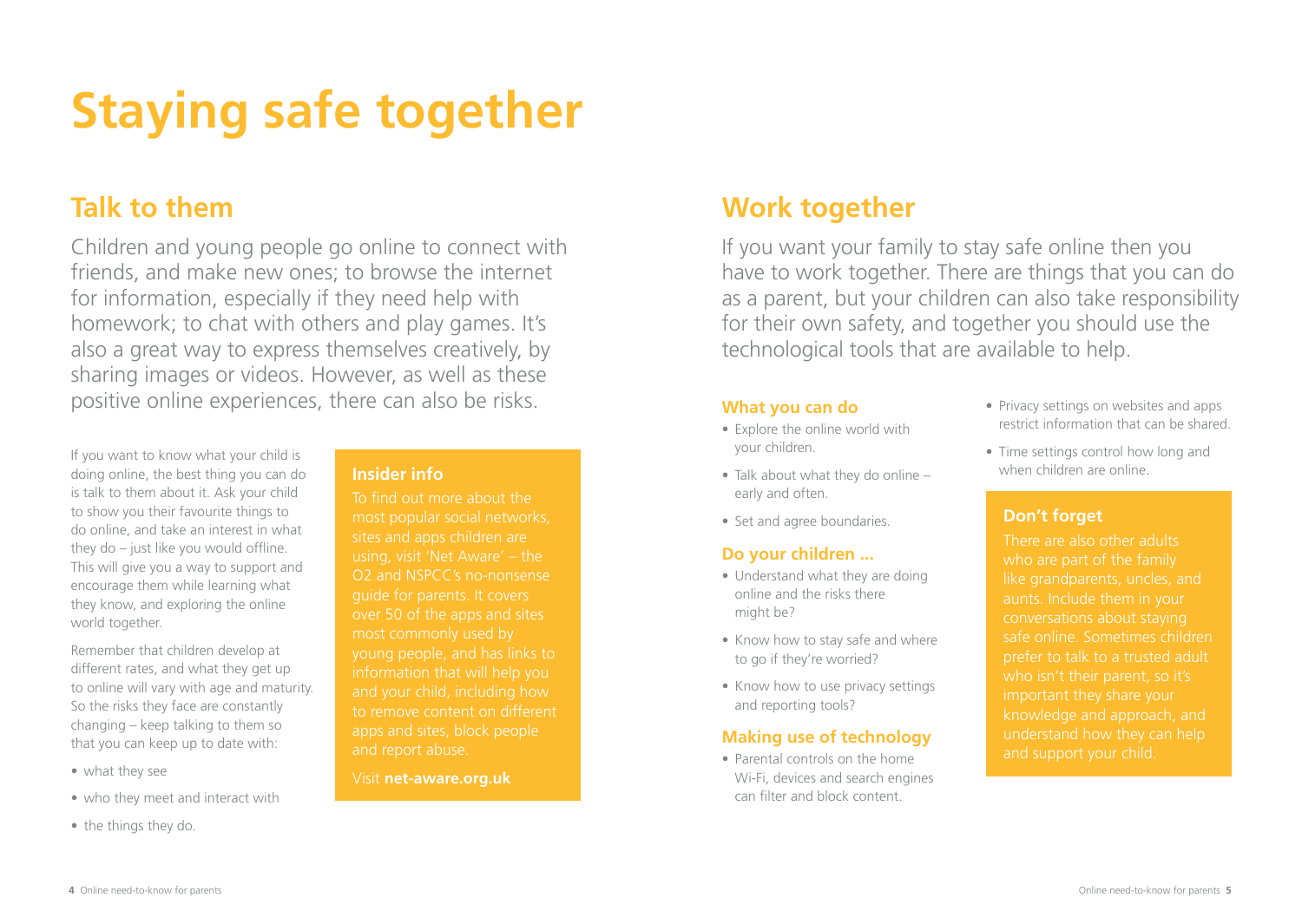# **Understanding their online world**

## **What children see**

It can be difficult to keep track of what your child is seeing online, and make sure they don't see anything that's distressing or not age-appropriate.

#### **Inappropriate content**

It might be violence; racial hatred; dangerous advice encouraging things like eating disorders or self-harm; gambling or pornographic sites.

Children may come across this content by mistake, or they may look for it because they're curious. Promises of special offers or prizes can also draw young people in. Whatever the scenario, you'll want to decide how best to protect them from accessing this type of content and reassure them if they're upset or worried by something they see online.

Try to strike the right balance between keeping an eye on your child and giving them the independence and freedom to explore. Simply sheltering them from the online world might not help in the long run. They need a chance to learn how to behave online, and find out what's out there.

 "I'm quite tech savvy but there are so many different sites that young people use."

### **What you can do**

- • **Check out the apps and sites they're using.** You know your child best, so check that the websites, social networks and games they're using are suitable for them. You can also find out more at **net-aware.org.uk**
- **Talk about age ratings. Online** games, movies and some websites will have an age rating or minimum age to sign up. Age limits are there to keep children safe. So you shouldn't feel pressured into letting your child sign up or use websites that you feel they're too young for even if there's peer group pressure to play games and use websites and apps with older ratings. Talk to your children about the purpose

of age limits and any concerns you might have, and agree together the websites, apps and games they can use.

**• Set up parental controls.** These can help you filter or restrict content on your home Wi-Fi, as well as phones, tablets and games consoles. To find out more visit **internetmatters.org** You can also set filters on search engines or use websites' privacy settings to prevent children seeing unsuitable content or advertising. Make sure they know how to use these tools to report abuse. Remember that older children may find loopholes to get past these controls, so it's important to remind them the controls are there to keep them safe.

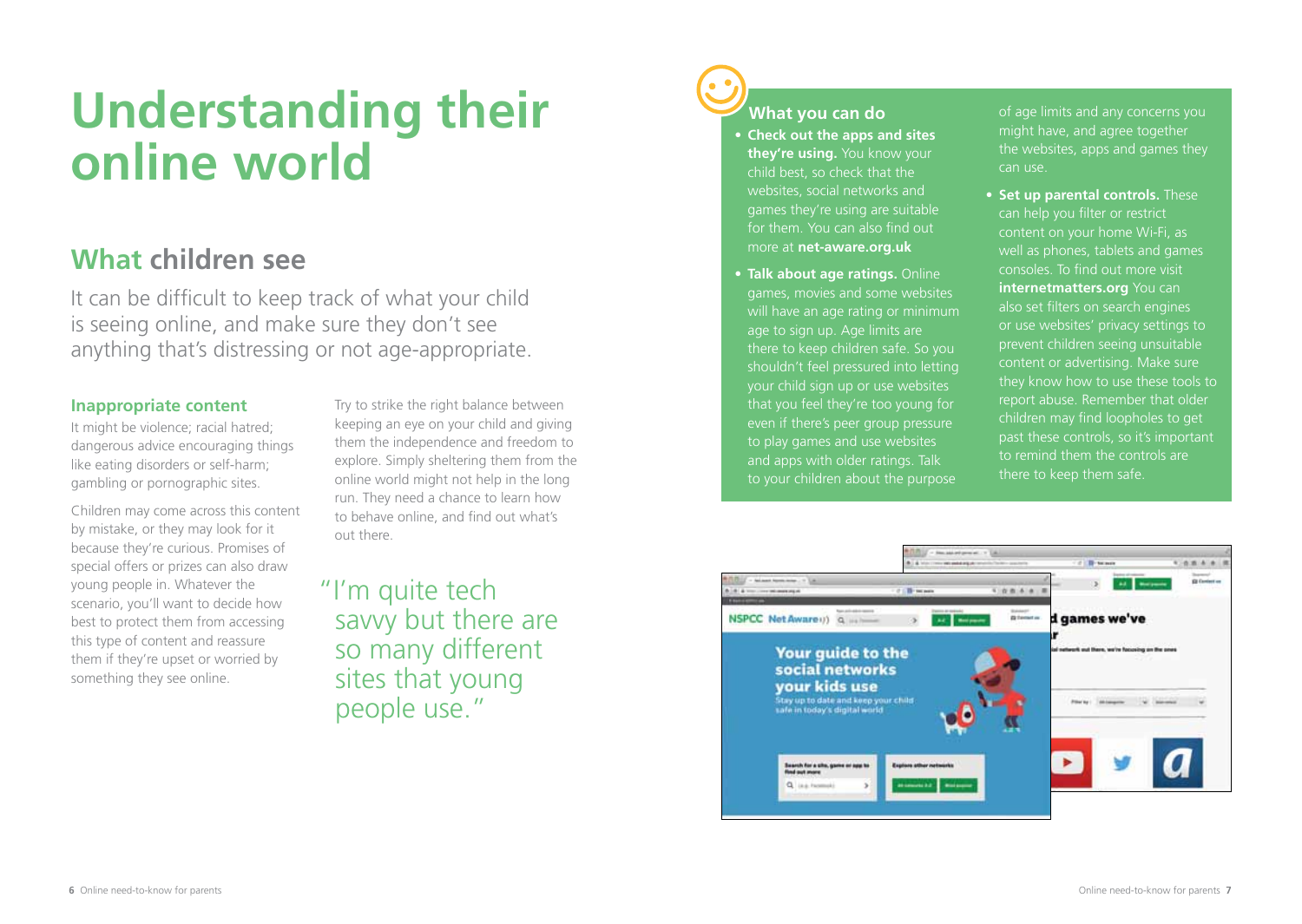## **Who they meet and interact with**

Children don't think of people they've met online through social networking and online games as strangers, they're just online friends. This can make them vulnerable to bullying, inappropriate friendships and grooming.

#### **Online bullying**

Unfortunately, bullying can happen anywhere – even online, and it can take many different forms. Children could receive unpleasant emails or text messages, and people may say mean or offensive things to them or post cruel comments or pictures on social networks. Bullying can also involve being purposefully blocked, ignored or excluded from games or social media sites. Often children won't know who the comments are from, as users can post things anonymously. The online bully may be someone they know, or they could be a stranger.

Anonymous websites, texting, sharing services and apps are on the increase. These services can appeal to young people as it lets them explore issues anonymously and ask difficult questions. However, anonymity can make the risk of being bullied or contacted by strangers worse.





### **What you can do**

**Be proactive.** Use opportunities such as news events or television storylines to start conversations about what your child would do if they were being bullied or what they think should or shouldn't be said online. Remind them that their behaviour online should reflect their offline behaviour. Encourage them to think before they post or share information on anonymous sites. If your child is being bullied online, talk to their teacher about it.

**• Block and report.** Encourage your child not to respond or retaliate to any form of bullying. Instead, help them to block and report the might want to contact their school or youth club to let them know about the incident, if you think it's appropriate. Let your child know if they feel too embarrassed or scared to talk, you could suggest they talk to a teacher or call Childline on **0800 1111**.

#### **What if my child is bullying someone?**

Find out whether other children were involved and what part your child played. They may not have realised that what happened was bullying. Tell them explicitly that this behaviour isn't acceptable and the fact it's online doesn't mean it's not upsetting. Help them understand how what they've done feels. You could ask them how they think the other child felt, or how they feel when someone says unkind things to them. Explain that leaving someone out of an online discussion or group can be just as bad as attacking them directly. Encourage them to apologise to the person involved and help them to remove the content.

"My children are at that turning point where socialising online is becoming a daily occurrence."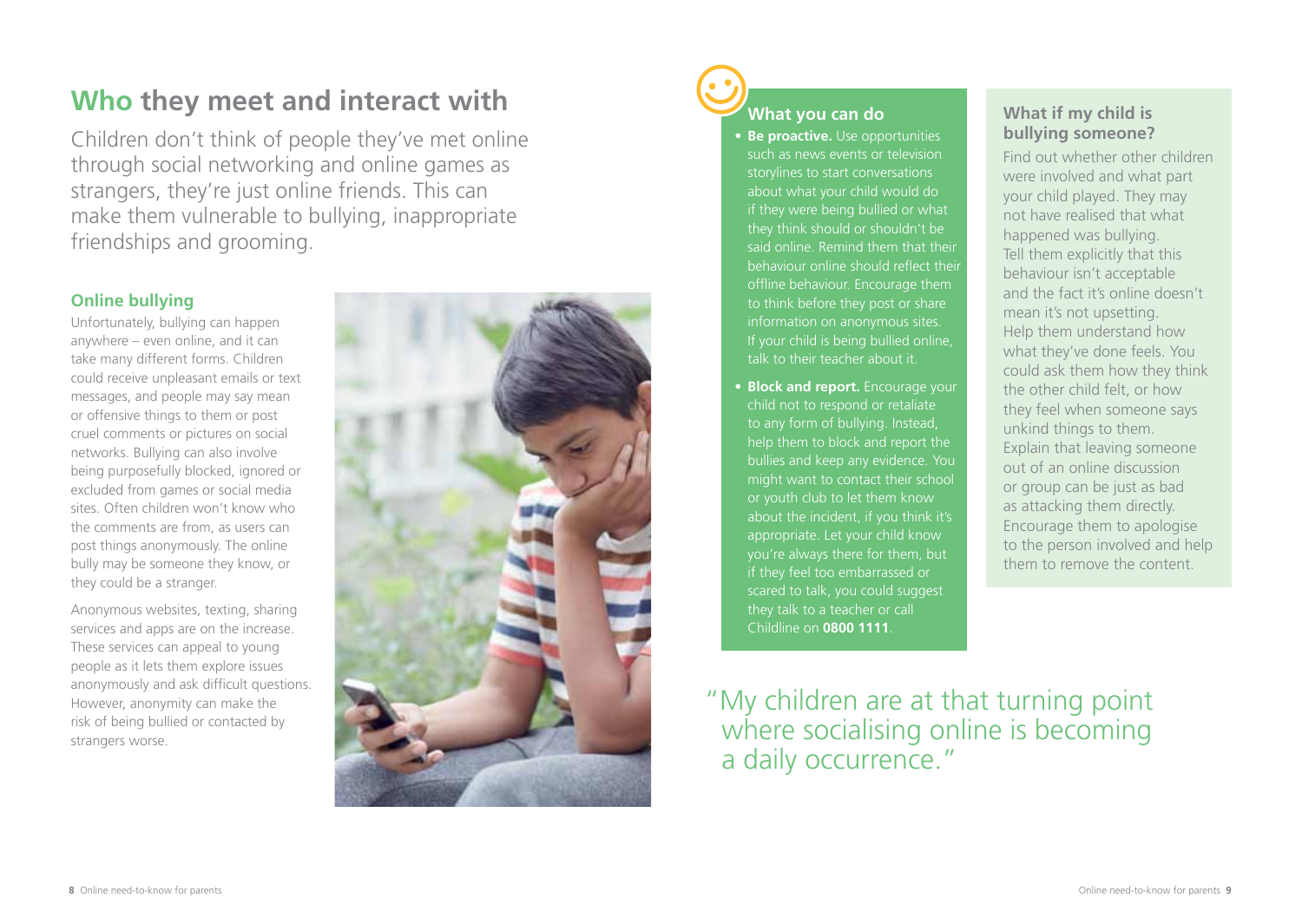#### **Inappropriate friendships and grooming**

Children and young people may chat or become 'friends' with people on social networks or online games, even if they don't know them or have never met them in person.

Grooming is when someone builds an emotional connection with a child to gain their trust for the purposes of sexual abuse or exploitation. This can be easier online because people hide their age, gender and identity. Children are often unaware they're being groomed, and think they're simply talking to a child of the same age.

But remember, children can be at risk of online abuse from people they know, as well as from strangers.

Parents often fear that their children will be encouraged to meet up with online 'friends' and be abused. But children can also be exploited and abused online, by being persuaded or forced to:

- have sexual conversations by text or online
- send or post sexually explicit images
- take part in sexual activities via a webcam or smartphone.



# **What you can do**

- • **Talk about healthy friendships.** Discuss who they're friends with online, how they choose their friends and what information they share. Recognise that many children enjoy chatting online, but remind them to be careful because people aren't always who they say they are. Talk to them about healthy relationships and the difference between 'good' and 'bad' secrets. Encourage them to think about what sites they visit and the types of images and
- • **Encourage them to tell someone.** Let your child know that they can talk to you or another adult they trust if something online makes them worried. It might be anything – sexual chat, being asked to do something that makes them feel uncomfortable, or someone
- **Report it.** The Child Exploitation and Online Protection Centre (CEOP) helps keep children safe from online grooming and sexual exploitation. The 'report abuse button' can be found on many websites or you can go to: **ceop.police.uk/safety-centre**

**If you're concerned about someone's behaviour towards your child, you can report this directly to CEOP or, in an emergency, dial 999.**

#### **Talking to teens**

Teenagers may be defensive about their online network and are more likely to be talking to people they don't know. You should talk to them about what they're doing online without intruding too much. Talk about peer pressure, especially when it comes to behaving in a sexual way. Remind them that any images or videos they share are out of their control once they send them. If they want to meet an 'online friend' in person, ask them to tell you, or another trusted adult and agree a safe way to do this the first time they plan to meet. Make sure they know where to go if they're worried.

 "It's inevitable that my kids are going to get their own social media accounts, but it's about how I manage that and how I prepare them."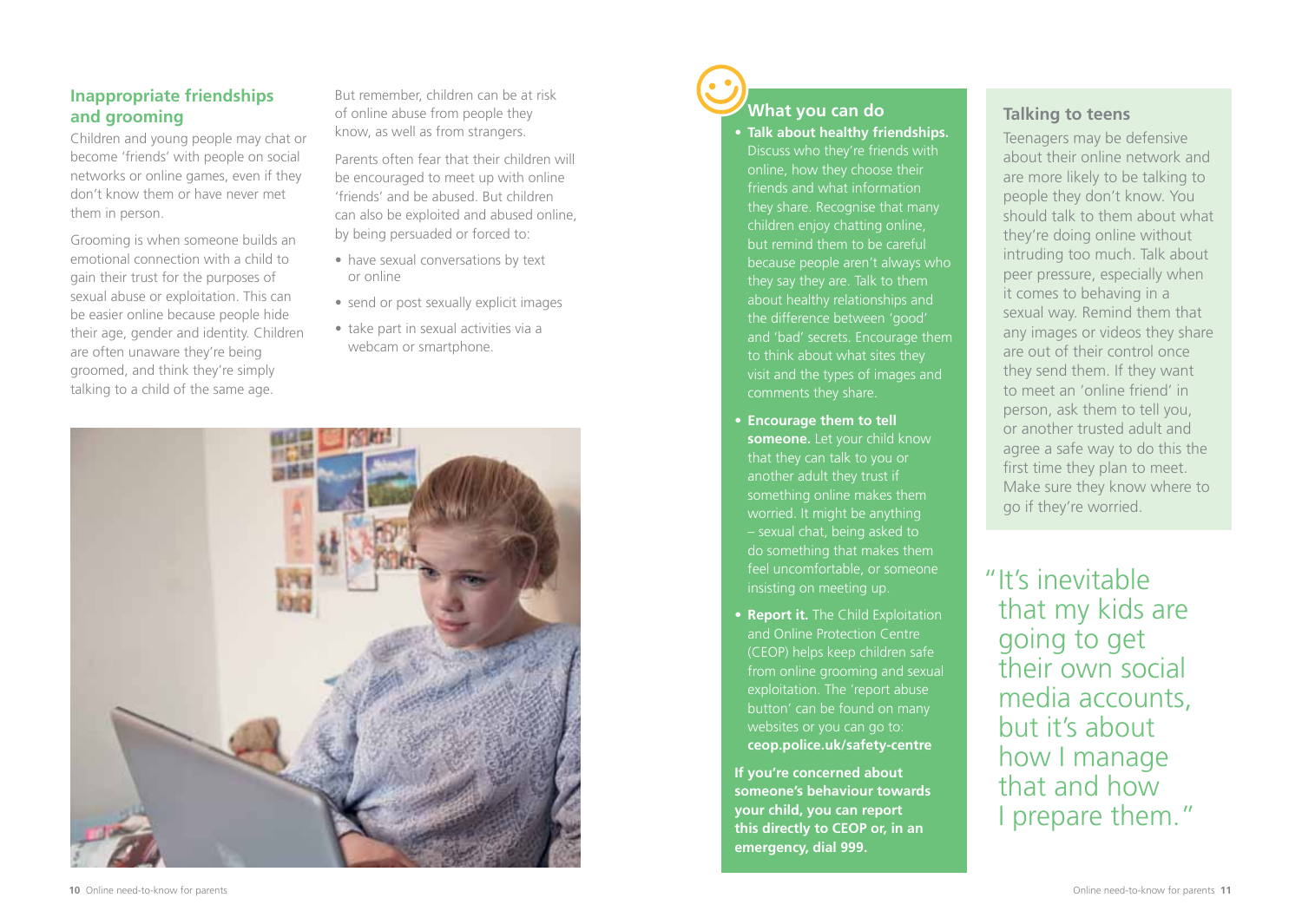## **Why they could be at risk**

Children can put themselves at risk through their own behaviour. They can overshare personal information, spend too much time online or even run up large debts by not realising they were spending money.

#### **Oversharing personal information or pictures**

Many children use social networking sites – they put up profiles, share pictures and content, make comments and find friends. Privacy controls can limit who can see their details. But when they connect to someone as a 'friend', that person may have access to their personal information. They can also reveal their location by tagging photos, which means that people can find out where they live, socialise or go to school. They might accidentally reveal personal details like their address or telephone number, and there's also a risk that their identity could be stolen.

**• Be Share Aware.** The NSPCC has developed 'Share Aware' to help parents make informed choices about the social networking sites and apps their children use. Alongside the information on their website, you can download a guide with top tips on how to be Share Aware and talk to your child about staying safe online. Visit **nspcc.org.uk/shareaware**.

 "I talk to my daughter all the time about the importance of staying safe online and the importance of privacy settings, not sharing her location and personal details."

#### **Overuse**

There's continuing concern that children are spending too much time online, especially if they have a mobile device. Although the online world can be good for children's social lives, it can also stop them from talking to people face to face, make them overly attached to their device, and develop unhealthy attachments to the online world. There **What you can do without realising it.** The same concerns about how this affects without realising it. children's concentration and sleep patterns, and the impact the online world is having on general health and wellbeing.

#### **What you can do**

- **• Agree rules and boundaries.** The important thing is to get the balance of activities right. Agree what times your child can go online, and explain that you think it's important they do a variety of activities. You can also use technical tools to help you reinforce online times. Many sites have timers that you can set, or you can set it up on the computer, mobile or tablet.
- **Be a good role model.** Don't forget to think about your own online behaviour to help set a good example. It might not always feel like it, but your child does your lead. Discuss your family everyone why it's important.

### **Running up debts**

Many online games are free but offer the chance to buy items such as extra lives or new levels. Some apps charge you to open new levels, get more accessories or in-app currency, like gems. Gambling sites have strict measures to make sure their users are adults, but young people could be enticed by offers and prizes on gaming sites, and run up big bills

#### **What you can do**

- **Know their limits.** Understanding the price of digital content, downloads and app purchases is an important part of managing technology use. Make sure your child knows the limits on their credit or their mobile package and they understand about extra charges. Make them aware that some apps offer to sell extras, such as access to new gaming levels or accessories, especially apps that were free to download.
- **• Password protect.** You can control spending on in-app purchases by turning them off completely or by asking for a password to be entered every time. This will mean that younger children won't be able to download apps without your permission. There are also tools to help monitor and keep track of in app purchases. Your provider will be able to help you with this and in some cases will refund parents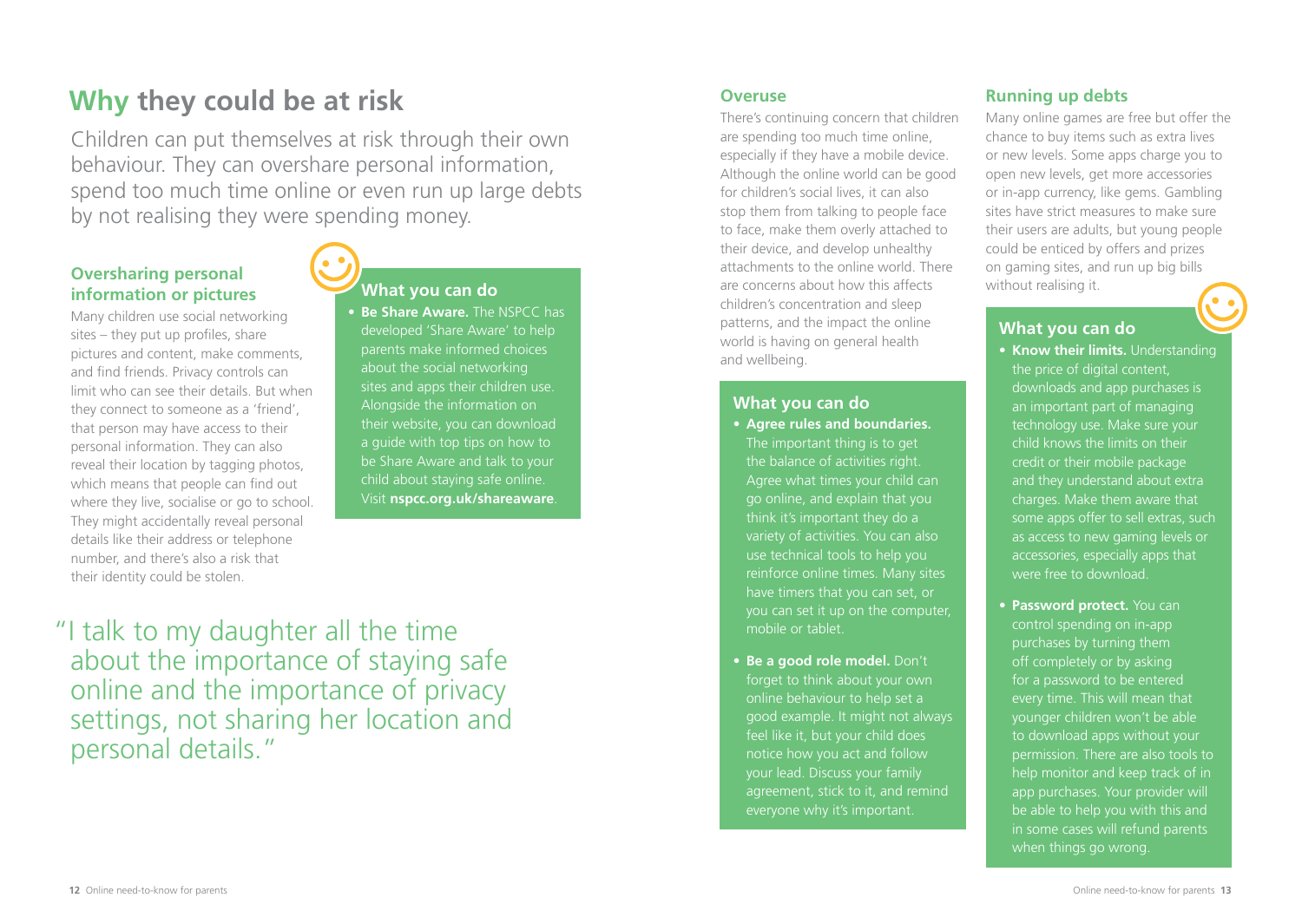## **How we can help**

O2 and NSPCC want to help your family enjoy the best of the digital world safely and confidently. To help, we've put lots of useful information on our website **o2.co.uk/nspcc**. Or if you would prefer to speak to someone, call our Online Safety Helpline on **0808 800 5002**. Lines are open from 9am to 7pm Monday to Friday and 10am to 6pm on weekends and will be free of charge.

**NSPCC Net Aware** has information about the most commonly used apps by young people. **net-aware.org.uk**

**NSPCC Share Aware** has ideas on conversation starters you can use with your children and advice about staying safe online. **nspcc.org.uk/shareaware**

**ThinkuKnow for parents** – advice for parents from CEOP's ThinkuKnow education programme. **thinkuknow.co.uk/parents** 

**UK Safer Internet Centre** has further advice and guidance for young people and parents about staying safe online are available from. **saferinternet.org** 

**The NSPCC helpline** is open 24 hours a day, ready to give support and advice to any adult who's worried about a child. Call **0800 800 5000**, visit **nspcc.org.uk/help** email **help@nspcc.org.uk**



# **If your child is worried**

Talk to your child about what to do if they see content that worries or upsets them. Let them know they can talk to you, or another trusted adult, without getting in trouble if they do come across something that worries them.

If your child does see or do something, or meet someone online that worries them, they will be looking for your support. Try not to overreact if they tell you about something that has happened to them.

- Emphasise they have made a good decision by sharing their concerns.
- Allow them share what they want with you. Try to listen rather than ask lots of questions to begin with.
- Offer emotional support, and let them know you'll help.

• Let them know the next steps you'll be taking, such as reporting, accessing help and support, and calling the NSPCC helpline for further advice.

**Whatever the worry** 24/7. They can call **0800 1111**